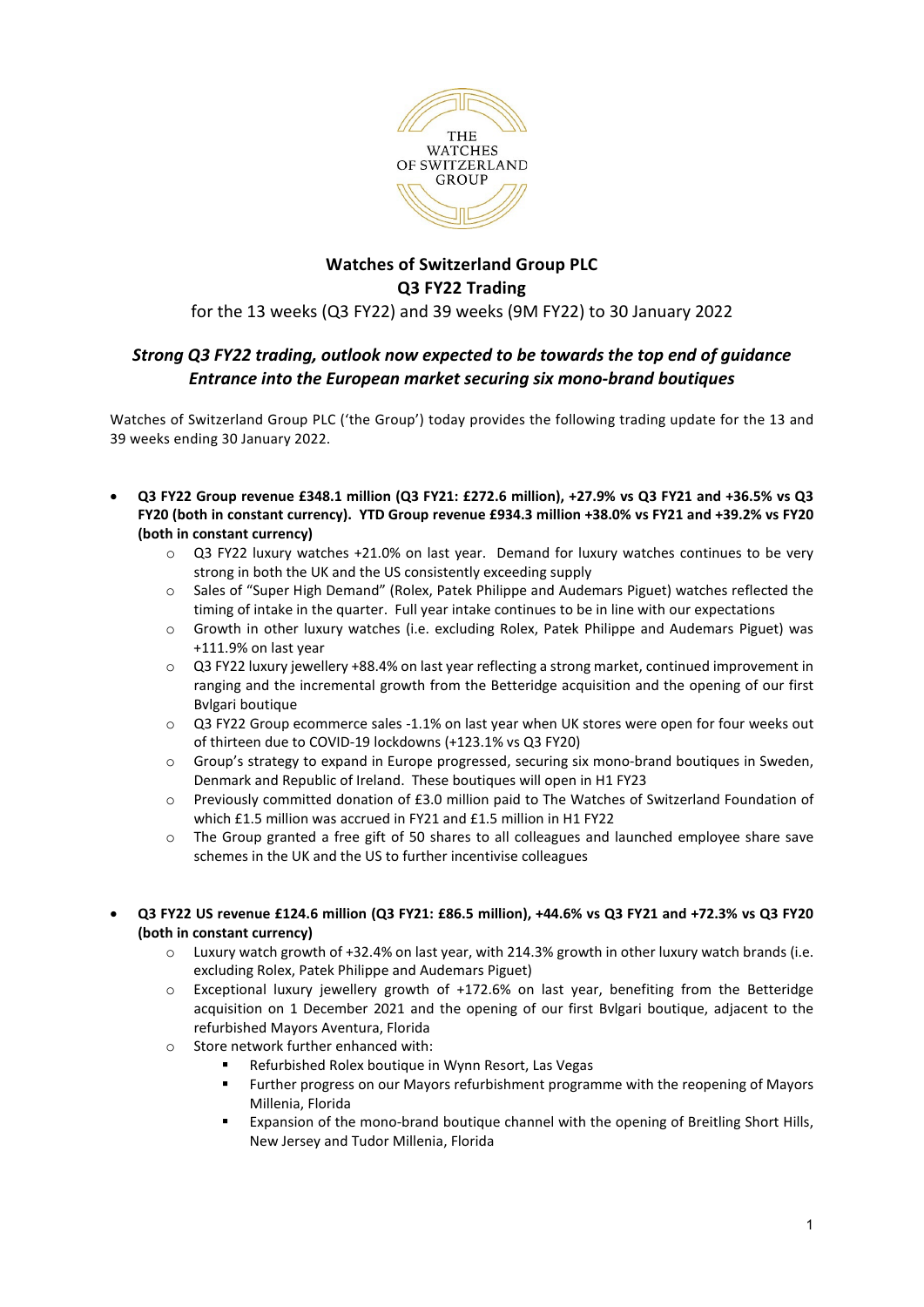## • **Q3 FY22 UK revenue £223.5 million (Q3 FY21: £186.1 million), +20.1% vs Q3 FY21 and +22.0% vs Q3 FY20**

- o UK performance continues to be driven by a thriving domestic clientele
- o Sales driven through our omni-channel approach supported by increased digital marketing
- o Luxury watches +15.2% on last year, with +77.9% growth in other luxury watch brands (i.e. excluding Rolex, Patek Philippe and Audemars Piguet)
- o Luxury jewellery +55.7% on last year reflecting continued market demand and continued improvement in ranging
- o Continued investment in store network:
	- Roll out of the Goldsmiths Luxury concept to a further five stores
	- Mono-brand boutique network enhanced with three further TAG Heuer boutiques (Guildford, Brighton and Southampton) and refurbishment of Breitling Trafford
	- Refurbishment of Mappin & Webb Regent Street

## **Outlook**

- Reflecting strong trading in Q3 FY22, margin accretive sales growth of other luxury watch brands and price increases implemented by certain brands, the Group now expects full year revenue and profit to be towards the top end of the upgraded guidance announced at 9 November 2021. Other guidance remains unchanged
- Our guidance reflects that we do not expect any significant change in market conditions in the balance of the fiscal year
- The Group has an exciting pipeline of confirmed store projects for the remainder of the fiscal year:
	- o Mayors Boca Raton, Florida refurbishment
	- o Opening of new flagship store in Kenwood Towne Center, Cincinnati, Ohio
	- o Three new mono-brand boutiques in the UK
	- Furthermore, the Group has committed to the following projects in FY23:
		- o New flagship store in American Dream, New Jersey<br>
		o Watches of Switzerland store in Battersea. London
		-
		- o Watches of Switzerland store in Battersea, London<br>  $\circ$  Continued roll out of UK Goldsmiths Luxurv elevate Continued roll out of UK Goldsmiths Luxury elevated store formats
		- o Further elevation of the Mayors network in Florida
		- o Expansion of the mono-brand footprint in the UK and US
		- o Entry into the European market through the opening of six mono-brand stores in Sweden, Denmark and Republic of Ireland

#### **Brian Duffy, Chief Executive Officer, said:**

"I am pleased to report continued strong momentum for our Group following a successful Christmas trading period. We have delivered impressive growth in both luxury watches and luxury jewellery in both the UK and US markets demonstrating the value of our portfolio of world leading partner brands.

"I am also pleased to report a strong sales performance of the five stores acquired in the year and a great contribution from our new colleagues.

"We have announced today our entry into the European market with mono-brand boutiques agreed in Sweden, Denmark and Republic of Ireland providing our Group with further geographic diversification in line with our Long Range Plan.

"Having received its £3.0 million donation in the period, The Watches of Switzerland Foundation has now begun putting the proceeds towards providing essential support in the communities where we live and work in the UK and in the US.

"Furthermore, in recognition of our colleagues' hard work and to ensure they have the opportunity to share in the success we deliver as a business, we are pleased to have provided all our colleagues with a gift of 50 free shares and access to employee share save schemes in the UK and US.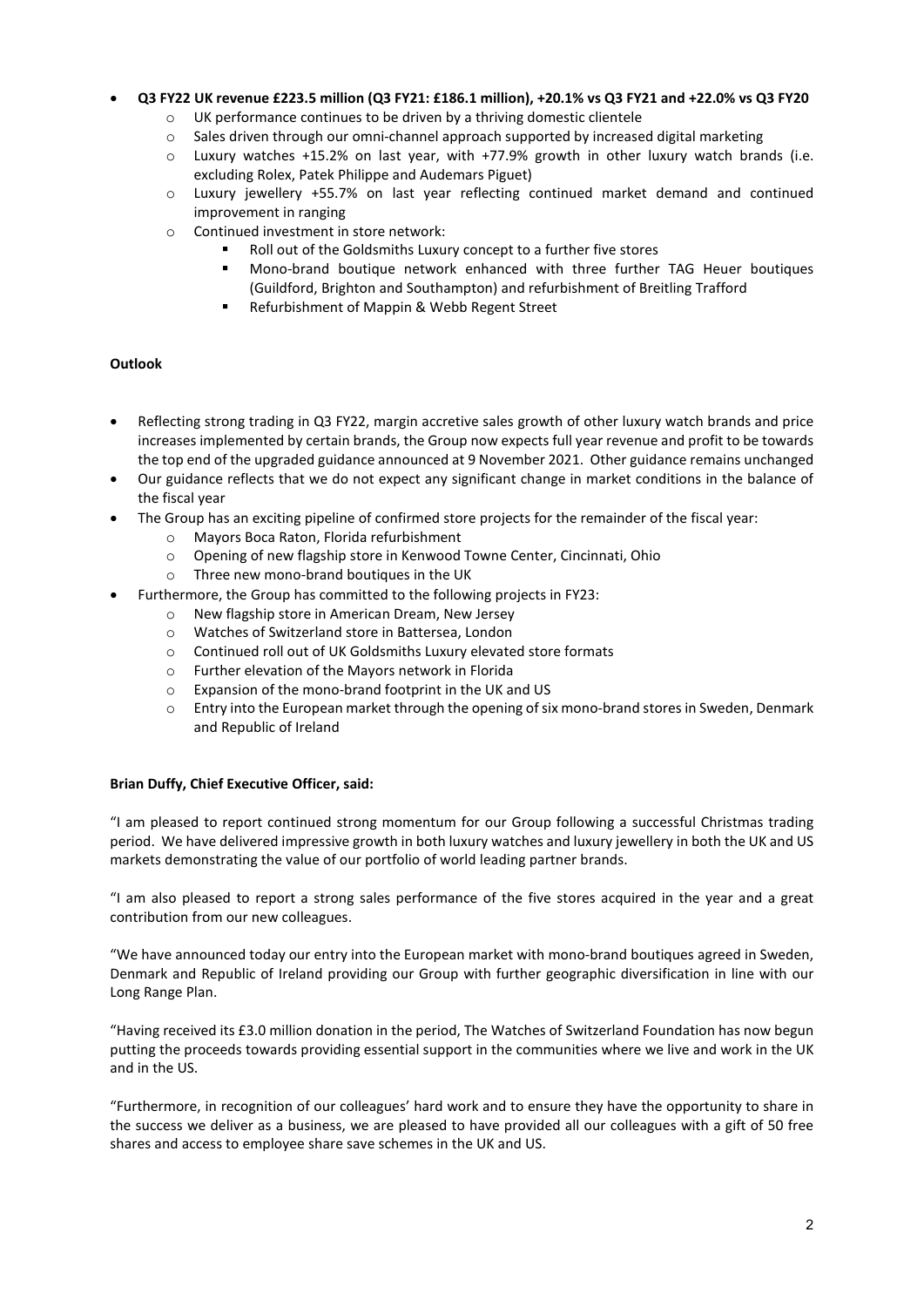"Strong trading to date, revised pricing by certain brands and visibility of supply for calendar 2022 all support our expectation to perform towards the top end of our full year guidance. Demand in our category continues to outstrip supply and we remain confident in the future of our business and achieving the goals laid out in our Long Range Plan."

## **Q3 FY22 Revenue performance by geography**

|                      | Q3 FY22     | Q3 FY21     | Q3 FY22 vs Q3 FY21 |          | Q3 FY22 vs Q3 FY20 |          |
|----------------------|-------------|-------------|--------------------|----------|--------------------|----------|
|                      |             |             |                    |          |                    | 2-year   |
|                      |             |             |                    | Constant |                    | constant |
|                      | 13 weeks to | 13 weeks to | Reported           | currency | 2-year reported    | currency |
| (£million)           | 30 Jan 2022 | 24 Jan 2021 | YoY %              | YoY %    | YoY %              | YoY %    |
|                      |             |             |                    |          |                    |          |
| UK                   | 223.5       | 186.1       | $+20.1%$           | $+20.1%$ | $+22.0%$           | $+22.0%$ |
| <b>US</b>            | 124.6       | 86.5        | $+44.0%$           | +44.6%   | $+67.0%$           | $+72.3%$ |
| <b>Group Revenue</b> | 348.1       | 272.6       | $+27.7%$           | $+27.9%$ | $+35.0%$           | $+36.5%$ |

## **Q3 FY22 and 9M FY22 Revenue performance by category (reported)**

|                      | Q3          |             |           | 9M          |             |          |
|----------------------|-------------|-------------|-----------|-------------|-------------|----------|
|                      |             |             |           |             |             |          |
|                      | 13 weeks to | 13 weeks to |           | 39 weeks to | 39 weeks to |          |
| (£million)           | 30 Jan 2022 | 24 Jan 2021 | YoY %     | 30 Jan 2022 | 24 Jan 2021 | YoY %    |
|                      |             |             |           |             |             |          |
| Luxury watches       | 279.8       | 231.3       | $+21.0\%$ | 788.7       | 593.4       | $+32.9%$ |
| Luxury jewellery     | 41.8        | 22.2        | +88.4%    | 82.5        | 48.5        | $+70.2%$ |
| Other                | 26.5        | 19.1        | +38.6%    | 63.1        | 44.9        | $+40.4%$ |
| <b>Group Revenue</b> | 348.1       | 272.6       | $+27.7%$  | 934.3       | 686.8       | $+36.0%$ |

## **YTD FY22 Revenue performance by geography**

|                      | <b>9M FY22</b> | <b>9M FY21</b> | 9M FY22 vs 9M FY21 |          | 9M FY22 vs 9M FY20 |          |
|----------------------|----------------|----------------|--------------------|----------|--------------------|----------|
|                      |                |                |                    |          |                    | 2-year   |
|                      |                |                |                    | Constant |                    | constant |
|                      | 39 weeks to    | 39 weeks to    | Reported           | currency | 2-year reported    | currency |
| (£million)           | 30 Jan 2022    | 24 Jan 2021    | YoY %              | YoY %    | YoY %              | YoY %    |
|                      |                |                |                    |          |                    |          |
| UK                   | 642.2          | 480.2          | $+33.7%$           | +33.7%   | $+28.2%$           | $+28.2%$ |
| <b>US</b>            | 292.1          | 206.6          | $+41.4%$           | +47.8%   | +57.4%             | +69.0%   |
| <b>Group Revenue</b> | 934.3          | 686.8          | $+36.0%$           | $+38.0%$ | $+36.1%$           | $+39.2%$ |

### **Q3 FY22 Results Conference call**

A conference call for analysts and investors will be held at 9.00am (UK time) today. To access the webcast, please use the following details:

| Conference call: United Kingdom (Local): 020 3936 2999 |                  |
|--------------------------------------------------------|------------------|
| All other locations:                                   | +44 20 3936 2999 |
| Participant access code:                               | 866937           |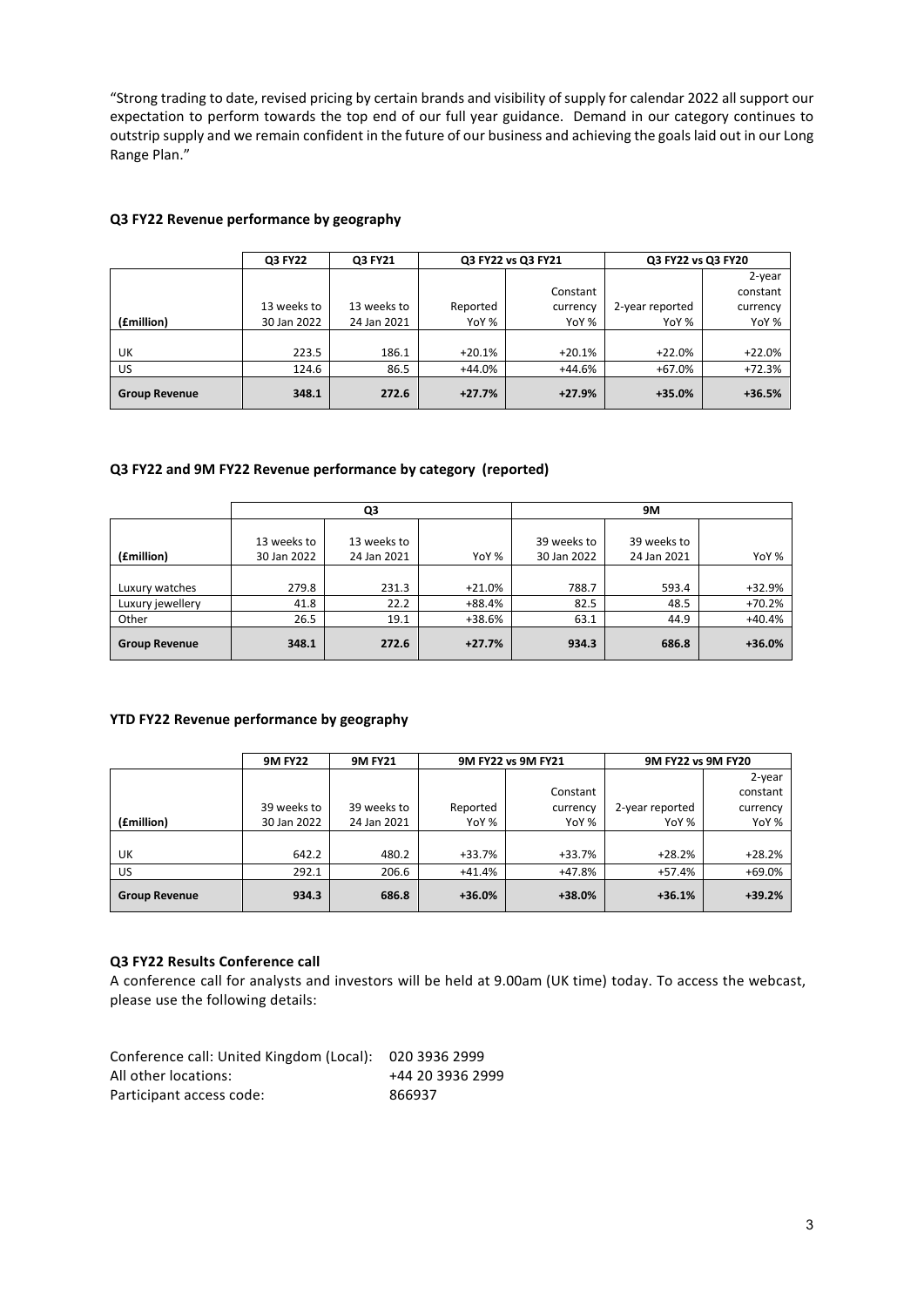**Contacts The Watches of Switzerland Group** Bill Floydd, Chief Financial Officer +44 (0) 207 317 4600 Caroline Browne, Group Finance Director  $+44$  (0) 116 2817 420 [investor.relations@thewosgroup.com](mailto:investor.relations@thewosgroup.com)

#### **Headland**

Lucy Legh / Rob Walker / Joanna Clarke +44 (0) 20 3805 4822 [wos@headlandconsultancy.com](mailto:wos@headlandconsultancy.com)

#### **About the Watches of Switzerland Group**

The Watches of Switzerland Group is the UK's largest luxury watch retailer, operating in both the UK and US, comprising five prestigious brands; Watches of Switzerland (UK and US), Mappin & Webb (UK), Goldsmiths (UK), Mayors (US) and Betteridge (US), with a complementary jewellery offering.

As at 30 January 2022, the Watches of Switzerland Group has 171 stores across the UK and US including 51 dedicated mono-brand boutiques in partnership with Rolex, TAG Heuer, Breitling, OMEGA, Tudor, Audemars Piguet, Grand Seiko, Bvlgari and FOPE and has a leading presence in Heathrow Airport with representation in Terminals 2, 3, 4 and 5 as well as seven retail websites.

The Watches of Switzerland Group is proud to be the UK's largest retailer for Rolex, Cartier, OMEGA, TAG Heuer and Breitling watches.

Mappin & Webb holds Royal warrants as goldsmiths, silversmiths and jeweller to Her Majesty The Queen and silversmiths to His Royal Highness The Prince of Wales. The Mappin & Webb master jeweller has been Crown Jeweller, custodian of the Crown Jewels of Her Majesty The Queen since 2012.

#### [https://www.thewosgroupplc.com](https://www.thewosgroupplc.com/)

#### **Cautionary note regarding forward-looking statements**

This announcement has been prepared by Watches of Switzerland Group PLC (the 'Company'). It includes statements that are, or may be deemed to be, "forward-looking statements". These forward-looking statements can be identified by the use of forward-looking terminology, including the terms "believes", "estimates", "anticipates", "expects", "intends", "plans", "goal", "target", "aim", "may", "will", "would", "could" or "should" or, in each case, their negative or other variations or comparable terminology. They appear in a number of places throughout this announcement and the information incorporated by reference into this announcement and may include statements regarding the intentions, beliefs or current expectations of the Company Directors or the Group concerning, amongst other things: (i) future capital expenditures, expenses, revenues, earnings, synergies, economic performance, indebtedness, financial condition, dividend policy and future prospects; (ii) business and management strategies, the expansion and growth of the Group's business operations; and (iii) the effects of government regulation and industry changes on the business of the Company or the Group.

By their nature, forward-looking statements involve risks and uncertainties because they relate to events and depend on circumstances that may or may not occur in the future and may be beyond the Company's ability to control or predict. Forward-looking statements are not guarantees of future performance. The Group's actual results of operations, financial condition, liquidity, and the development of the industry in which it operates may differ materially from the impression created by the forward-looking statements contained in this announcement and/or the information incorporated by reference into this presentation.

Any forward-looking statements made by or on behalf of the Company or the Group speak only as of the date they are made and are based upon the knowledge and information available to the Directors on the date of this announcement, and are subject to risks relating to future events, other risks, uncertainties and assumptions relating to the Company's operations and growth strategy, and a number of factors that could cause actual results and developments to differ materially from those expressed or implied by the forwardlooking statements. Undue reliance should not be placed on any forward-looking statements.